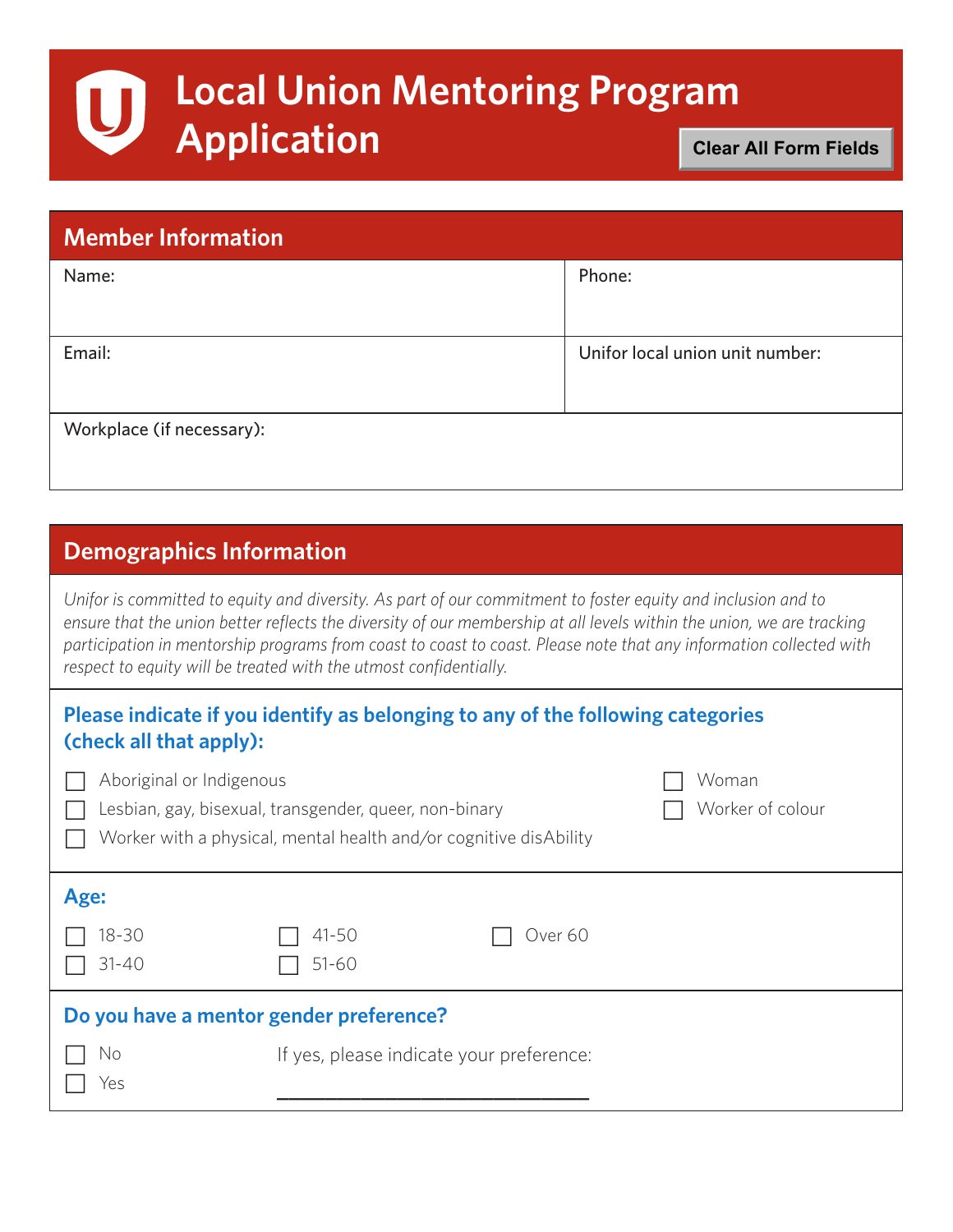#### **Describe the union activities that you have been involved in**

(This includes elected positions, standing committees, union education courses that you have taken, rallies you have attended, community solidarity building activities, etc.)

**What hopes do you have from the mentoring program? What are your goals and objectives?**

**Have you already been working toward the goals stated above? If so, how?**

**What are your top three strengths as a Unifor member that you believe can be further developed through mentoring?**